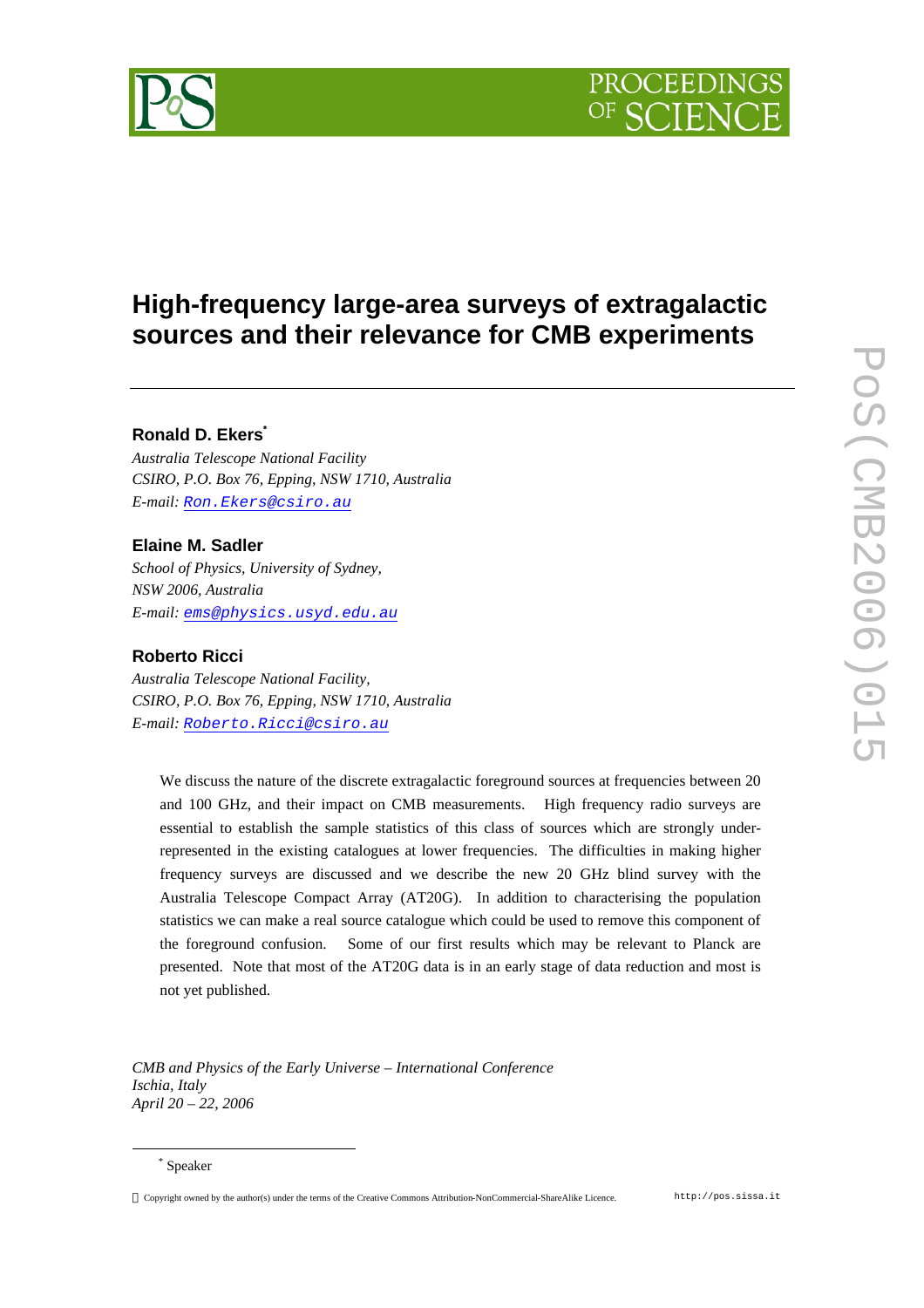### **1. Introduction**

## **1.1 Extragalactic Radio Sources**

Most of our knowledge of extragalactic radio sources is based on surveys at frequencies much lower than those used by Planck. These surveys are dominated by powerful sources with steep spectrum optically thin synchrotron radiating lobes (Fig 1). The flatter spectrum cores in the nuclei of these radio galaxies and QSOs which will dominate the Planck foreground are a minor component of the low frequency surveys. For example, the NVSS survey at 1.4 GHz has 63% lobe dominated sources and only 37% core dominated sources. However, the AT20G survey at 20GHz has 87% cores and only 13% lobes.





## **1.2. Surveys at High Frequency**

Most radio surveys have been conducted at lower radio frequencies for good reasons. For a telescope with diffraction limited field of view, the number of pointings needed for a given survey area scales as  $v^2$ . The radio flux, S, is  $\propto v^{0.7}$  for typical radio sources. For a given receiver noise the time needed per pointing to reach a flux level, S, is  $\propto S^{-2}$ , and hence the survey time scales as  $\propto v^{3.4}$ . This means that a 1.2 cm survey takes 240 times as long as a 6cm survey for the same area and source density.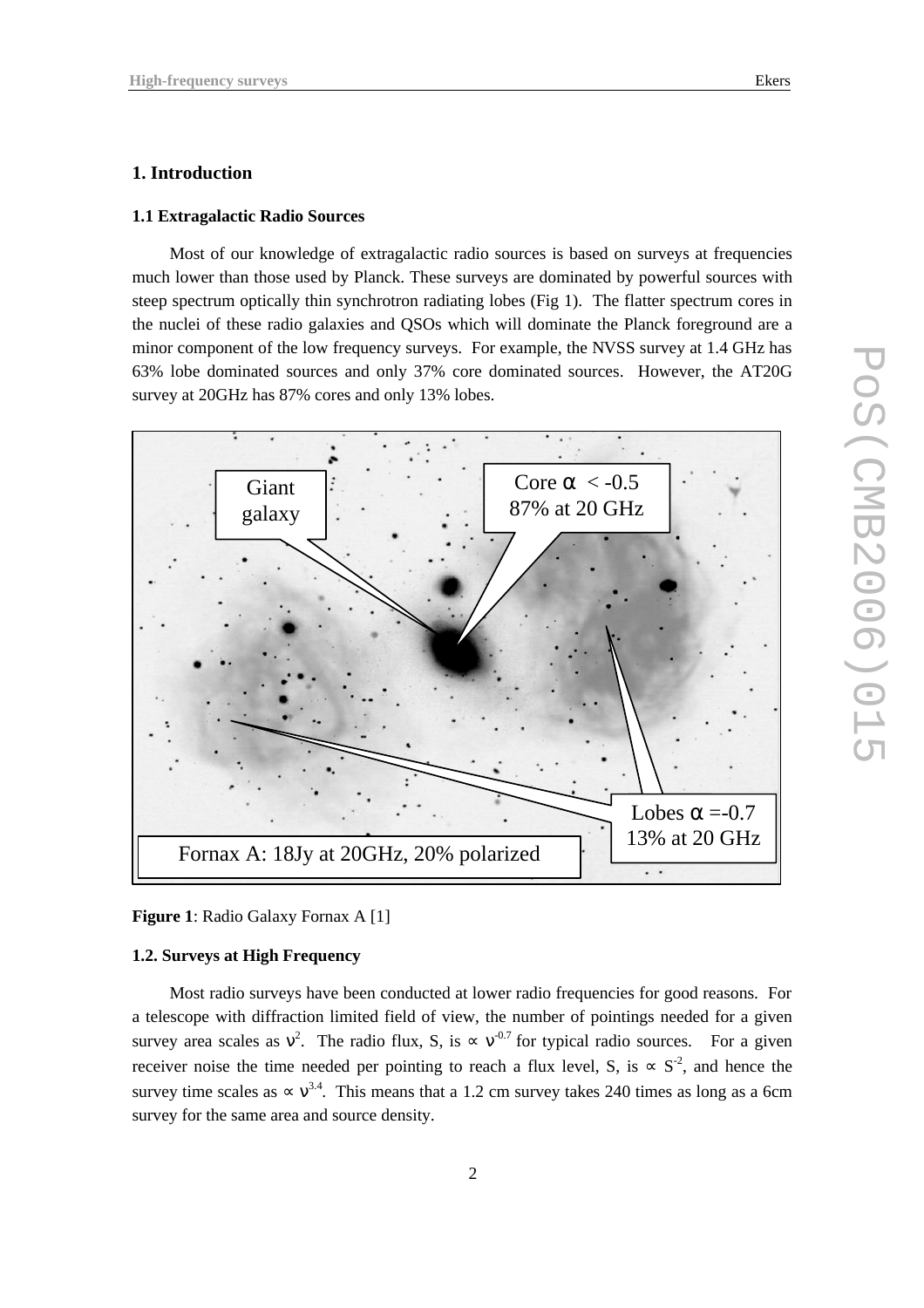| Project                        | Number of | Area       | <b>Flux Limit</b> |
|--------------------------------|-----------|------------|-------------------|
| Frequency                      | Sources   | (sq. deg.) | (mJy)             |
| Taylor et al.2001 [2]          | 66        | 60         | 20                |
| 15 GHz                         |           |            |                   |
| Waldram et al. 2003 (9C) [3]   | 465       | 520        | 25                |
| 15 (33) GHz                    |           |            |                   |
| Hinshaw et al. 2006 (WMAP) [4] | 323       | All sky    | 1000              |
| 23 GHz                         |           |            |                   |
| Ricci et al. 2004 [5]          | 126       | 1216       | 100               |
| 18 GHz                         |           |            |                   |
| AT <sub>20</sub> G             | 4146      | 10,000     | 50                |
| 20 GHz                         |           | 25% sky    |                   |

**Table 1**: Previous high frequency surveys

# **2. The ATCA 20 GHz survey: AT20G**

The Australia Telescope Compact Array (ATCA) is currently being used to carry out a radio continuum survey of the entire southern sky at 20 GHz (AT20G) [5]. The wide bandwidth of an analogue correlator [6], originally developed for the Taiwanese CMB instrument AMiBA [7], combined with the fast scanning speed of the ATCA, makes it possible to scan large areas of sky at high sensitivity despite the small (2.3 arcmin) primary beam width at 20 GHz. The survey frequency is 16-24 GHz, with bandwidth of 8 GHz divided into 8 frequency channels. The survey flux limit is about 50 mJy; the survey will be complete above 70 mJy.

The fast-scanning survey measures approximate positions and flux densities for all candidate sources above the detection threshold. Follow-up 20 GHz imaging of these candidate detections is then carried out a few weeks later, using the ATCA and its standard digital correlator. These follow-up images allow us to confirm detections, and to measure accurate positions, flux densities and polarization for the detected sources. Finally, the confirmed sources are also imaged at 5 and 8 GHz to measure their radio spectra, polarisation and angular size. The pilot survey using this technique has been published [5] and more details of the ongoing main survey are included in [8].

# **2.1. AT20G survey progress**

- Declination -60 $^{\circ}$  to -70 $^{\circ}$  pilot survey (2002) [5] 1 baseline, 3.4 GHz bandwidth. Incomplete sky coverage This pilot survey database has been used for most of the data presented here. • Declination -60 $\degree$  to -70 $\degree$ ; full test (2003)
	- 3 baselines, 3 GHz bandwidth 300 sources (120 Galactic) soft completeness limit of about 100 mJy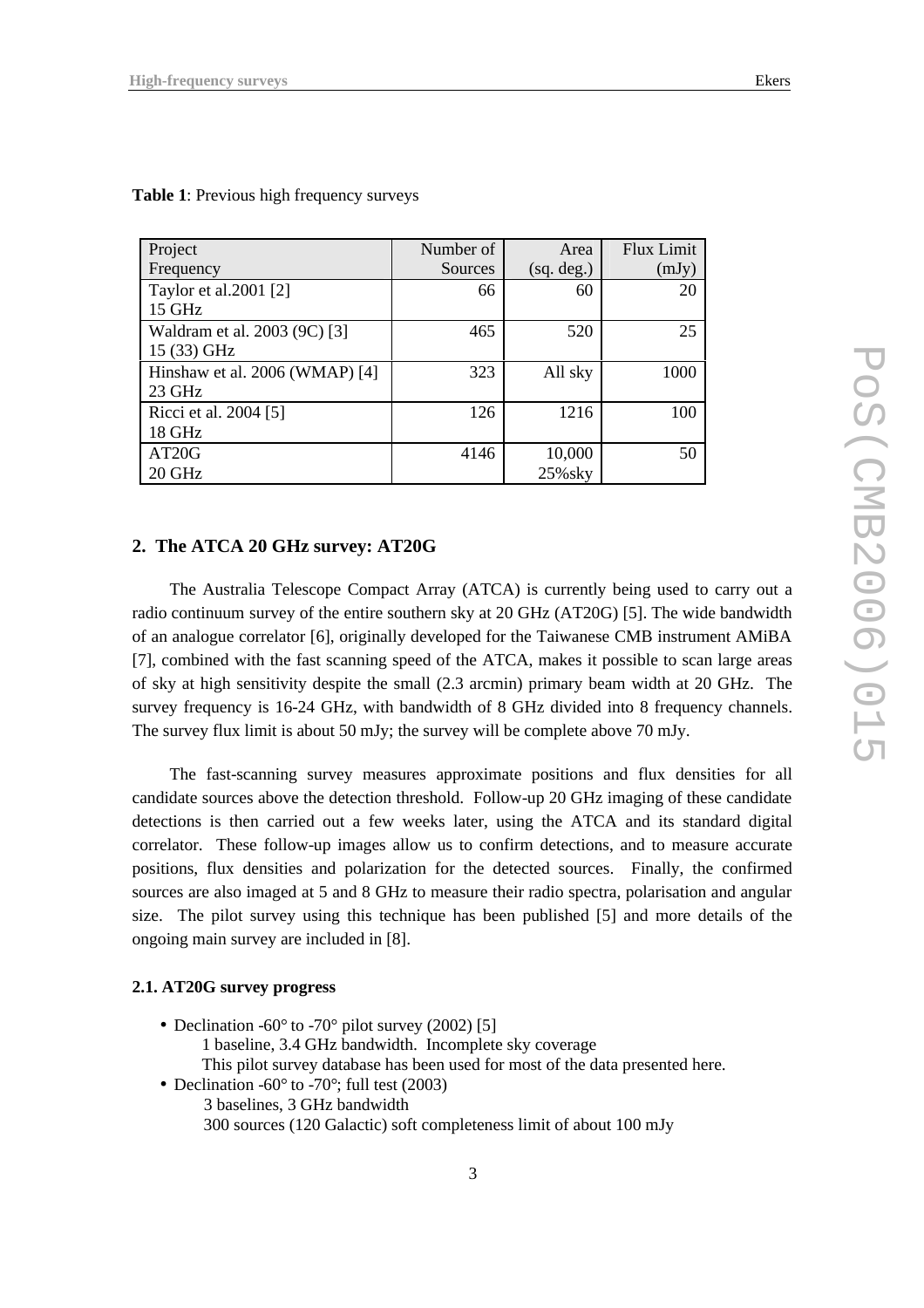- Declination -30° to -50° main survey (2004) 3 baselines, 7 GHz, calibrated 1420 sources down to 40 mJy (170 Galactic)
- Declination -50 $\degree$  to -90 $\degree$  main survey (2005) 1777 sources down to 40mJy (520 Galactic) in 2005 we also repeated the declination -60° to -70° strip for the 3rd time and this has been used for the variability analysis [8]
- Declination -30° to -15° main survey (2006) scheduled August 2006

## **2.2. Sky maps of the AT20G confirmed sources from the main survey (2004-2005)**



**Figure.2** (a) Polar projection in celestial coordinates; (b) Aitoff projection in galactic coordinates

2,800 extragalactic sources detected in 10300 sq deg. Galactic Plane sources not included.

# **2.3. Completeness and Reliability**

From the comparison with SUMSS and NVSS and analysis of the fraction of 20 GHz sources confirmed in the follow up, we expect very high completeness to 70 mJy. The 4146 extragalactic sources detected (declination -30° to -90°) matches the predicted source density [9]. Between 40 and 70 mJy there will be some variability in completeness for different regions of the sky due to variable observing conditions. Since the AT20G Catalogue includes follow up observations for all candidate sources, the reliability is essentially 100%.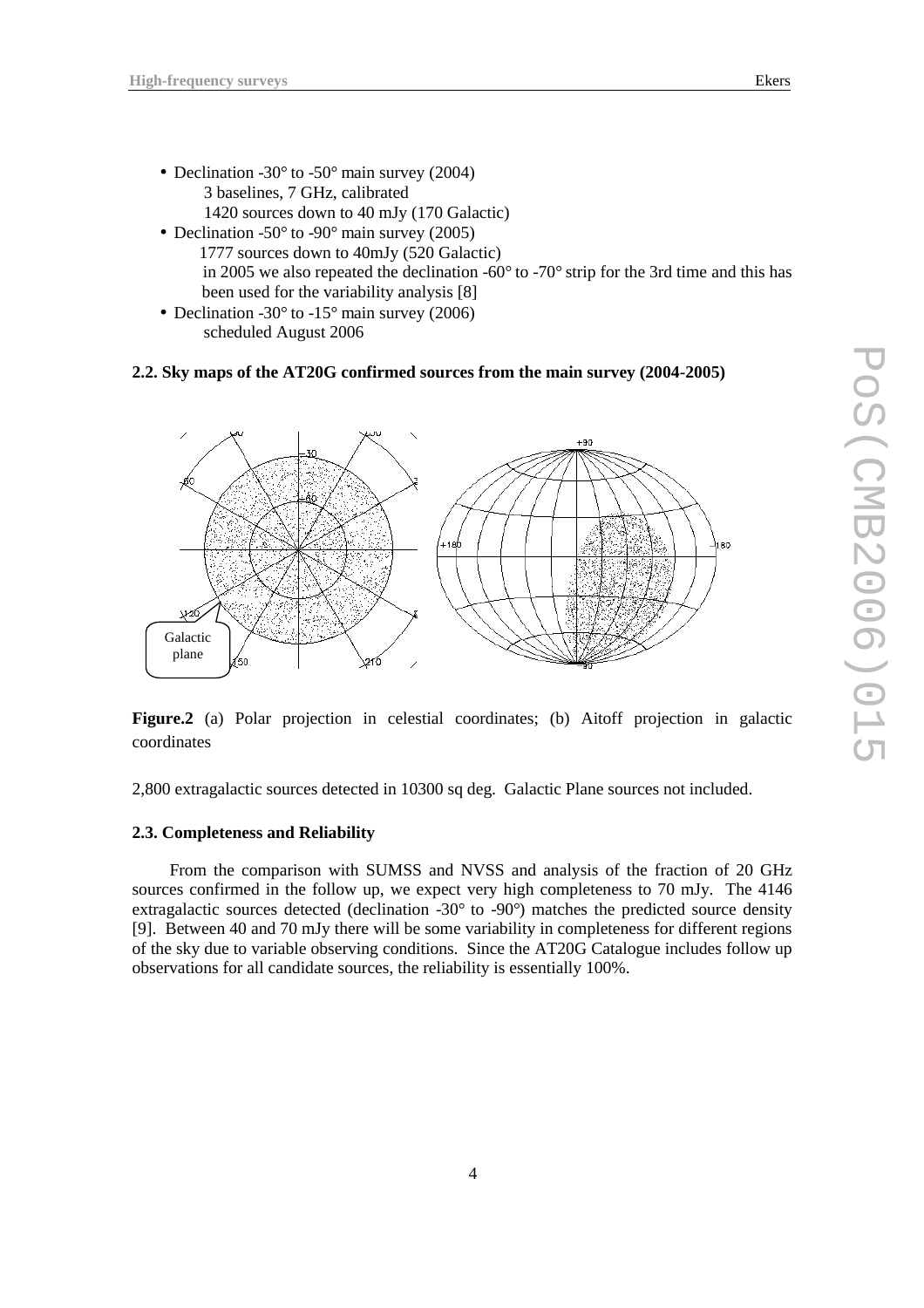# **2.4. Survey Source Density v Galactic Latitude**



**Figure 3**. Histogram of source density in 1-degree bins of galactic latitude *b* for the pilot study (declination -60° to -70°). This zone only includes the Galactic latitudes from  $b = -60^\circ$  to  $+3^{\circ}$ . [5]. The peak near  $b = 0^{\circ}$  corresponds to Galactic Disc sources such as HII regions.

# **2.5. Differential Source Counts**

Using the pilot survey corrected for sky coverage and excluding the Galactic Plane we have extragalactic sources N(S)  $\propto S^{-2.0 \pm 0.2}$  for  $S_{18 \text{ GHz}} > 100 \text{ mJy}$ . Our counts are in good agreement with those by Waldram et al [3] at 15 GHz and WMAP counts [10].

## **3. 20 GHz source populations**

#### **3.1. Polarization**

The polarization properties of sources which are strong at high frequencies are very poorly known [11] yet these sources will be the major impediment to detecting CMB polarization anisotropies. In the AT20G all four Stokes parameters are measured at 20, 8, and 5 GHz for all sources. The distribution of fractional polarization and polarized flux at 20 GHz is shown in Figures 4a and 4b for sources from the declination zone  $-30^{\circ}$  to  $-50^{\circ}$ . The median fractional polarisation is 2.6%, somewhat lower than that reported in [12].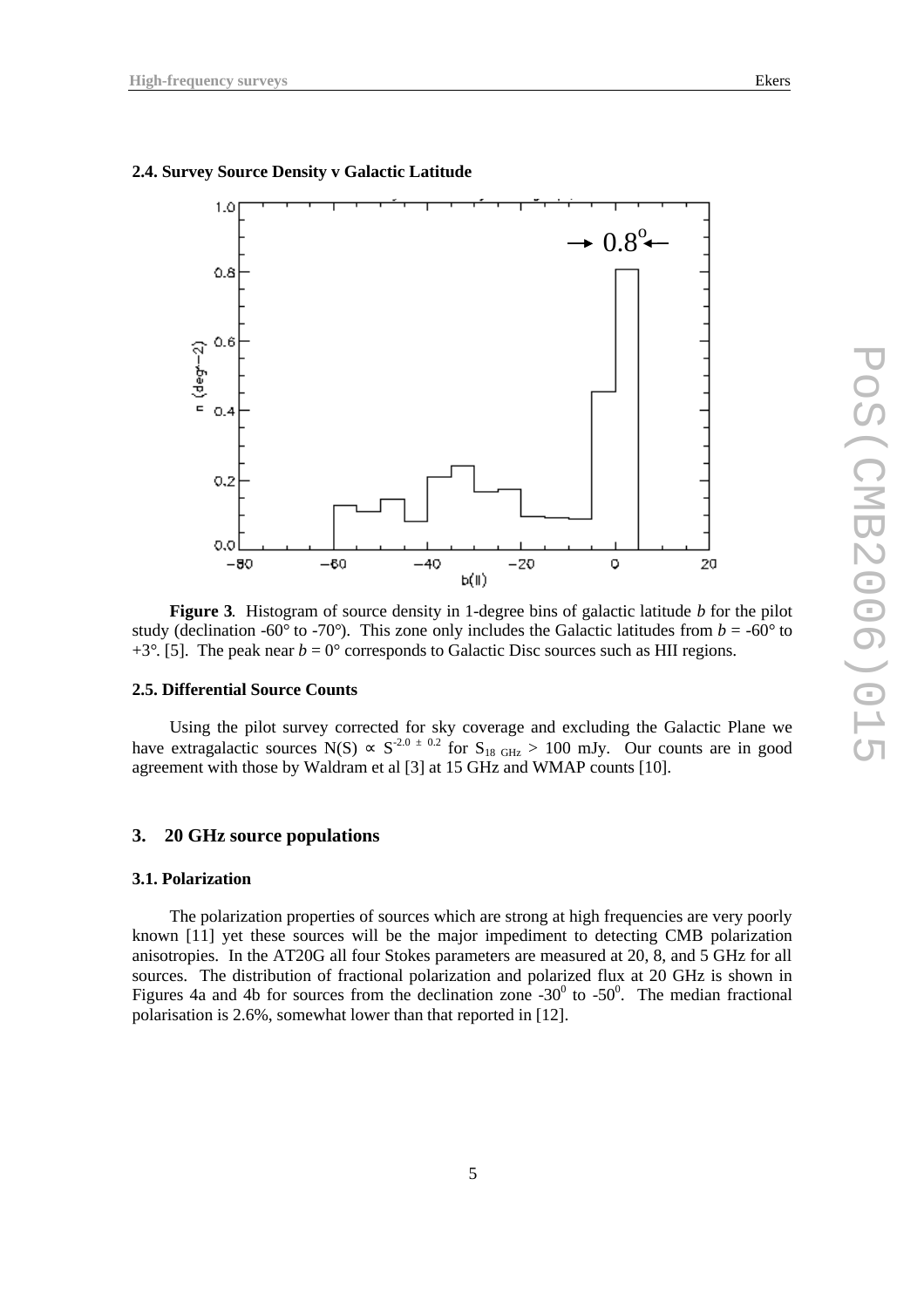

**Figure 4.** Polarization of AT20G sources in the declination zone -30° to -50°. (a) Fractional polarised flux distribution; (b) Polarised flux distribution.

#### **3.2. Radio Spectra of the AT20G sources**

Figure 5 shows some representative radio spectra for sources in our sample. It is clear we see a wide variety of spectral shapes, most of which cannot be fitted by a single power-law over the frequency range 1-20 GHz. We can distinguish four main kinds of spectra which are illustrated in Fig. 5.

- (i) Sources with steep (falling) spectra over the whole range 843 MHz to 20 GHz (e.g. J0408- 6545).
- (ii) Sources with peaked (GPS) spectra, in which the flux density rises at low frequency and falls at high frequency (e.g. J0201-6638).
- (iii)Sources with inverted (rising) radio spectra over the whole frequency range (e.g. J0113- 6753).
- (iv) Sources with an upturn in their spectrum, where the flux density is falling at lower frequencies, but then turns up and begins to rise above 5-8 GHz (e.g. J2213-6330).

In addition, a small number of sources have a radio spectra in which the flux density is essentially constant over the entire frequency range observed (e.g. J0220-6330).

At centimetre wavelengths the radio emission from flat-spectrum ( $\alpha$  > -0.5; S  $\propto$  v<sup> $\alpha$ )</sup> objects is dominated by a compact, self-absorbed component, while steep-spectrum objects ( $\alpha < -0.5$ ) are dominated by optically-thin synchrotron emission. The flat- and steep-spectrum populations are usually considered separately when modelling the cosmic evolution of radio sources [13].

As pointed out by Peacock [13] the radio spectral index is only valid as a diagnostic tool if it is measured over a frequency interval small enough that the effects of spectral curvature can be neglected. Because many of the sources in our sample have significant spectra curvature over the frequency range 1-20 GHz, we therefore use a 'radio two-colour' diagram, rather than a single spectral index, to characterize the high-frequency radio-source population. Fig. 6 compares a low-frequency spectral index  $\alpha_L$  (which corresponds closely to the spectral index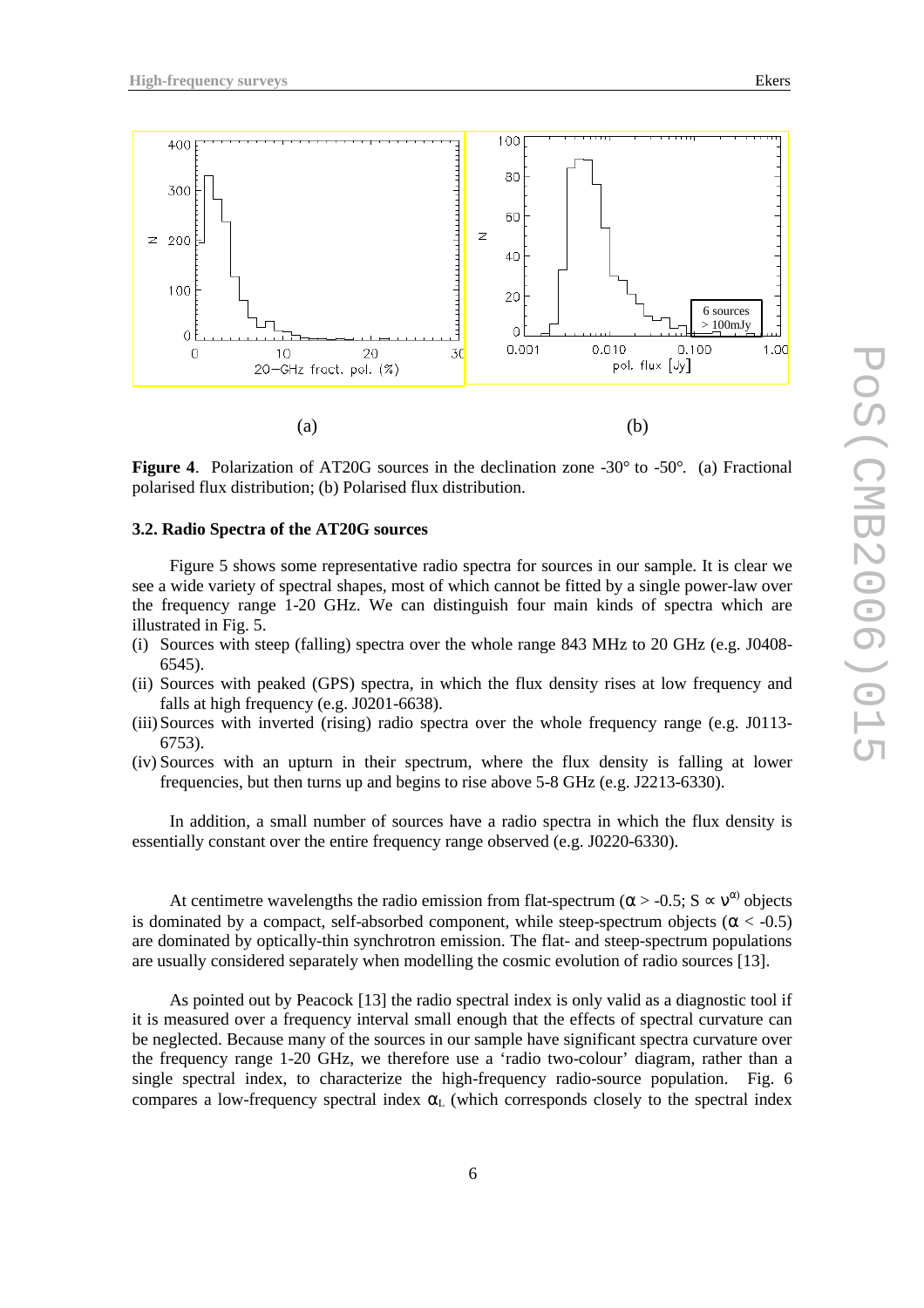Flux density (Jy)

 $0.1$ 

ē

 $J2213-6329 = PKS2210-637$  [Upturn]

10<br>Trequency (GHz)

traditionally used to separate flat spectrum and steep spectrum radio sources) with a highfrequency spectral index  $\alpha$ <sub>H</sub> which measures the spectral shape above 8 GHz.

Flux density  $\begin{pmatrix} Jy \\ 0.1 \end{pmatrix}$ 

 $0.01$ 

 $J0220-6330 = PKS0219-637$  [Flat]

 $J0113-6753 = PMNJ0113-6753$  [Rising]

10<br>Frequency (GHz)



**Figure 5**. Examples of radio spectra for each of the four spectral classes identified in the text (Upturn, Rising, Steep and Peak), together with a spectrum classified as Flat ( $\alpha$  < 0.1 for both 0.84-5 GHz and 8-20 GHz).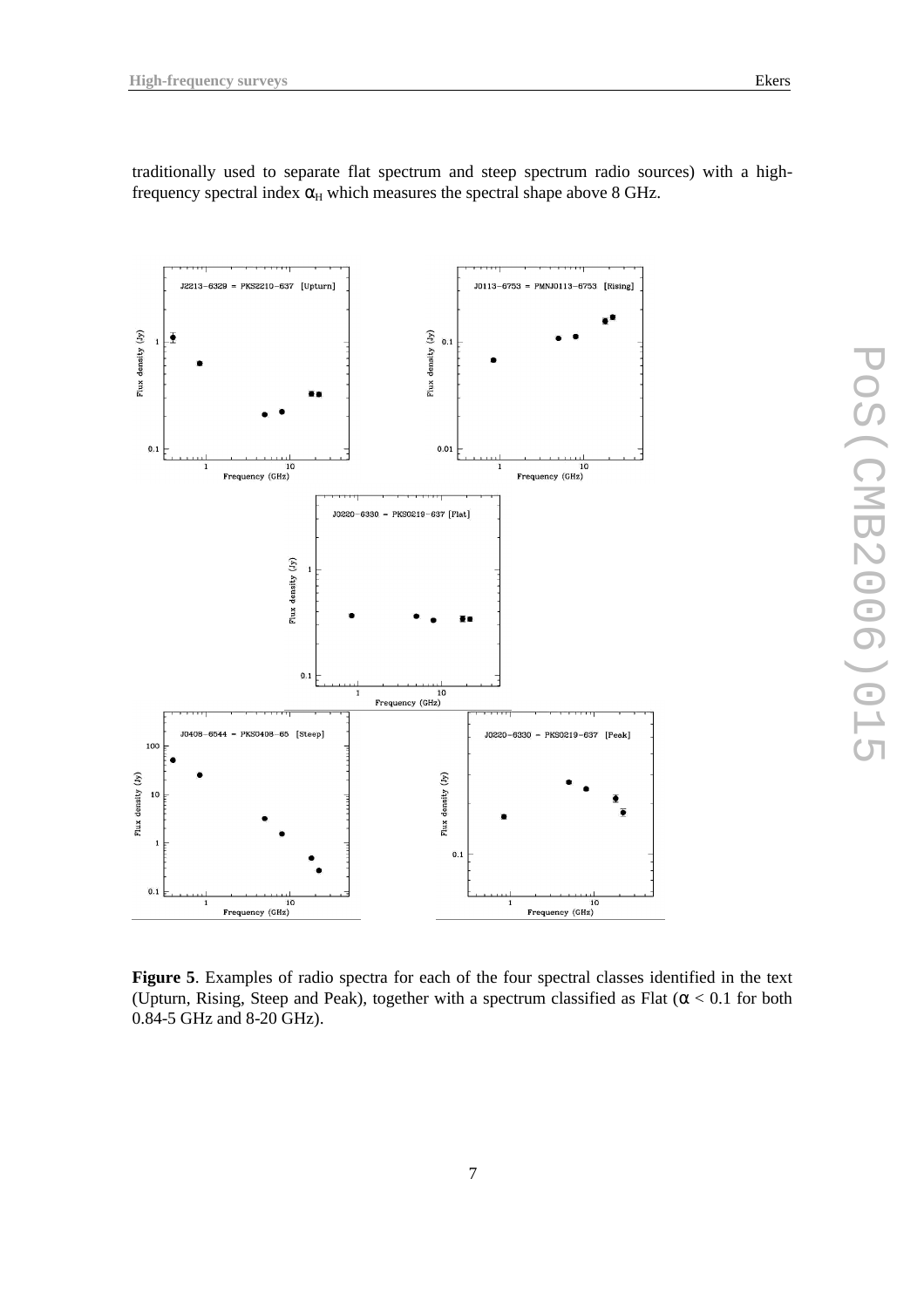

**Figure 6.** Radio `two-colour diagram' for 119 extragalactic sources in which have good-quality multi-frequency observations made in late 2003 [8].

| Spectrum        | How defined                         | Number | Fraction     |
|-----------------|-------------------------------------|--------|--------------|
| Steep           | $\alpha_L < 0$ , $\alpha_H < 0$     | 32     | $32 \pm 6\%$ |
| Upturn          | $\alpha_L < 0$ , $\alpha_H > 0$     | 22.    | $22 + 5%$    |
| Rising $(Inv.)$ | $\alpha_L > 0$ , $\alpha_H > 0$     | 18     | $18 + 4\%$   |
| Peak            | $\alpha_L > 0$ , $\alpha_H < 0$     | 23     | $23 \pm 4\%$ |
| Flat            | $-0.1 < (\alpha_L, \alpha_H) < 0.1$ | 6      | $6 + 2%$     |
| Total           |                                     | 101    |              |

**Table 2**. Distribution of our sample in the five spectral classes

The dotted line shows the relation for galaxies whose spectra follow a single power-law from 0.8 to 18 GHz. It is clear that only a small fraction of sources fall on or near the dotted line, and that  $\alpha_L$  and  $\alpha_H$  are not strongly correlated. Over 30% of the sources in Fig. 6 have flat or inverted spectra between 8 and 20 GHz (i.e.  $\alpha_H > 0$ ), and more than half of these (like J2213-6330 in Fig. 6) have steep radio spectra below 5 GHz and would not have been predicted as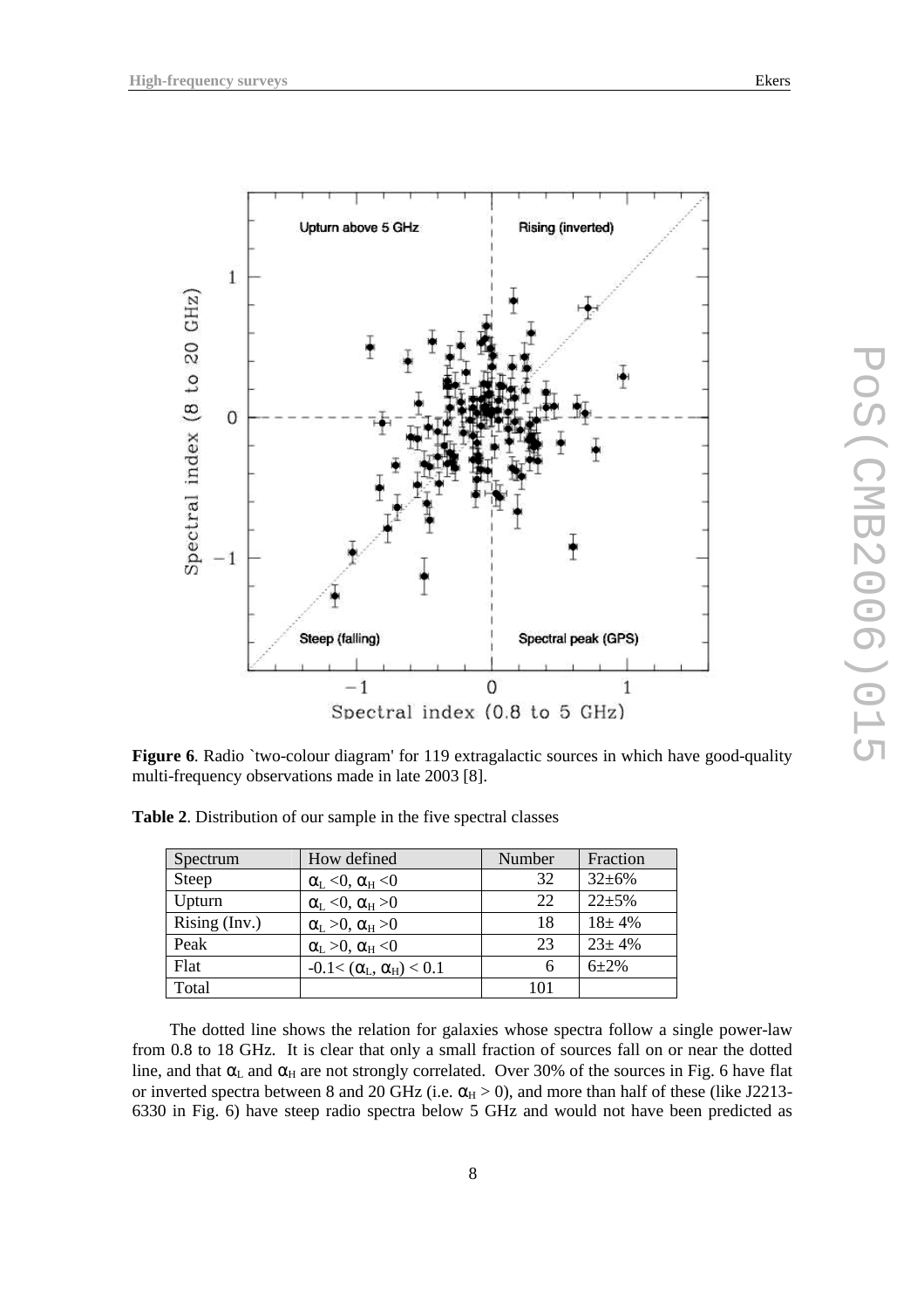strong 20 GHz sources on the basis of their low frequency spectra. In contrast, many sources with flat or inverted spectra below 5 GHz turn over and become steep above 8 GHz.

#### **3.3. 20 GHz v 90 GHz fluxes**

Pilot observations were made in July 2004 using the new ATCA 3mm receiver. 57 objects with flat or rising spectrum were observed at 93 GHz and re-observed at 18 GHz to avoid any effects of variability. 51 sources were detected; only one source has 90 GHz flux greater than that expected from a power law extrapolation. The median spectral index between 20 and 93 GHz is  $\alpha$  = -0.24 (S  $\propto$   $v^{\alpha}$ ).

#### **3.4. Variability at 20 GHz**

There have been only a few studies of radio source variability at frequencies above 5 GHz and these studies are based largely on objects pre-selected at lower frequencies, so may not give a complete picture of the variability of the high frequency source population as a whole. Owen, Spangler & Cotton [14] investigated the variability of a sample of strong  $(S_{90 \text{ GHz}} > 1 \text{ Jy})$  flat spectrum sources at 5 and 90 GHz over a one year period and they found that these sources were only slightly more variable at 90 GHz than at 5 GHz. Tingay et al. [15] also found that the level of variability of strong, compact radio sources increased only moderately with frequency. However, a multi frequency (5, 8, 15, 22, 37 GHz) analysis [16] based on UMRAO and Metsühovi catalogues did show an increase in variability index with increasing frequency.

In order to explore the variability in a sample selected at high frequency we have remeasured the 20 GHz flux densities of the AT20G sources from the pilot survey [8] every year since 2002. We have analysed in detail flux changes for 121 sources between 2003 and 2004. For those observations, variability of 6% or more over this one-year interval is detectable for all sources in this data set. Table 2 shows the distribution of the de-biased variability index [17] for these sources [8]. Our median variability index over one year is 6.9% and only 5 / 121 sources varied by more than 30%. These results are fully consistent with the results from samples selected at lower frequency.

| Variability | number | Faction      |
|-------------|--------|--------------|
| $< 10\%$    | 63     | $58 \pm 7\%$ |
| 10-20%      |        | $27 \pm 5\%$ |
| 20-30%      |        | $10 \pm 3\%$ |
| $>30\%$     |        | $5 + 2\%$    |
| Total       | 108    |              |

**Table 2**. : Variability Index at 20 GHz

In addition to monitoring a given sample of sources we have now re-surveyed the same --  $60^{\circ}$  to -70° declination strip three times (2002, 2003, 2005) and we can also compare with the independent WMAP survey. WMAP detected all except one of our  $S_{20} > 1$  Jy sources. The sole exception being the strongly variable Seyfert galaxy 0623-6436. The recovery rate for sources in our independent surveys ( $S_{20} > 150$  mJy) is 95%. These results suggest that catalogues will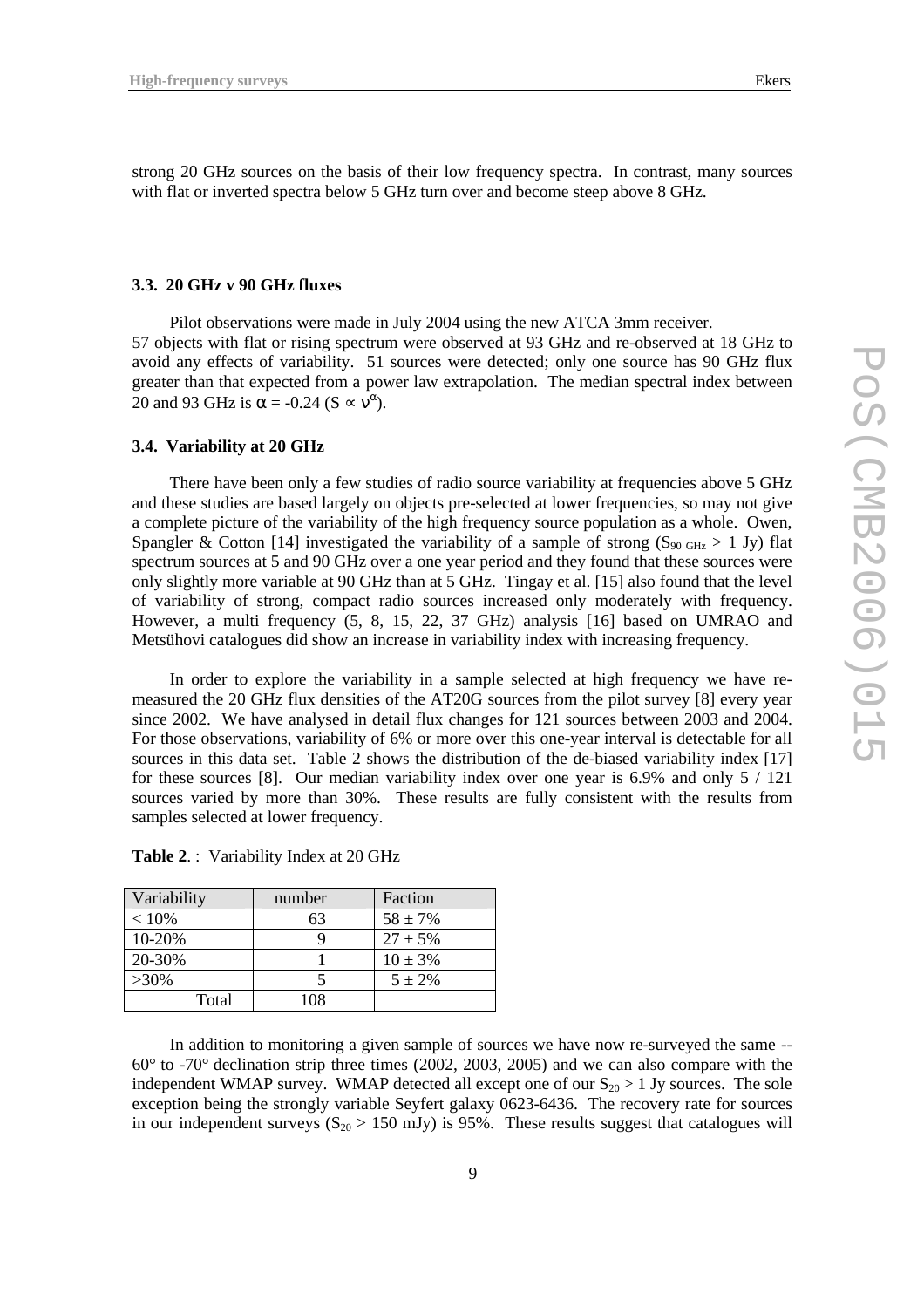be robust on time scales of a few years. We see no new population of highly variable sources and our data is consistent with the observation that variability is characterised by a burst of short term variability followed by a long period of quiescence [18].

## **4. Future observations**

In 2006 we will continue the survey north from declination  $-30^\circ$  to  $-15^\circ$ . We will use the ATCA to measure fluxes of the stronger sources at 100 GHz. By mid 2007 the ATCA will also be equipped to measure polarization at 100 GHz and with receivers covering the 30-50 GHz band.

Other telescopes will also have new capabilities. The GBT is being equipped with a 90 GHz focal plane array and very high frequency surveys will be possible in the northern hemisphere. The EVLA will have much higher sensitivity at 20-50 GHz and more flexible scanning modes. ALMA will become the dominant telescope to measure fluxes and polarization for a wide range of frequencies > 90 GHz.

# **5. Predicting high frequency source samples from lower frequency catalogues**

We have made a preliminary comparison in the declination zone -30 $^{\circ}$  to -40 $^{\circ}$ . We used the NVSS (1.4 GHz) and SUMMS (0.8 GHz) catalogues to predict fluxes at 20 GHz. We predicted 559 sources > 50 mJy at 20 GHz but only 175 were detected at this level. If we check how many AT20G sources are in NVSS at any flux level, we find 100% for  $S_{20 \text{ GHz}} > 100 \text{ mJy}$ , decreasing to 83% for  $S_{20 \text{ GHz}} > 40 \text{ mJy}$ . So most of the high frequency sources which will impact Planck are in NVSS, but they are a small fraction of the total NVSS sample and one cannot predict which NVSS sources will have up-turning spectra.

# **6. Comments and Questions re Planck foreground sources**

- South of declination -15°, current telescopes could measure and remove every significant confusing source in the Planck low frequency foreground. North of declination -15°, which is the current planned limit of AT20G, we would need to extend the survey and this would have to be justified based on the value of the survey extension to Planck.
- It would be possible to make follow-up observations during Planck mission to avoid the effects of variability. Eg the ATCA can measure 500 sources per day at 20 and 40 GHz, and could measure 100 GHz fluxes for a smaller subset. In the north, the VLA could make similar observations if we could identify the sources to observe.
- A simultaneous blind survey would even be possible, but would be very time consuming. Is there a strong enough case to do this?
- Should we do a deeper survey in a smaller area? Eg the south celestial or equatorial pole.